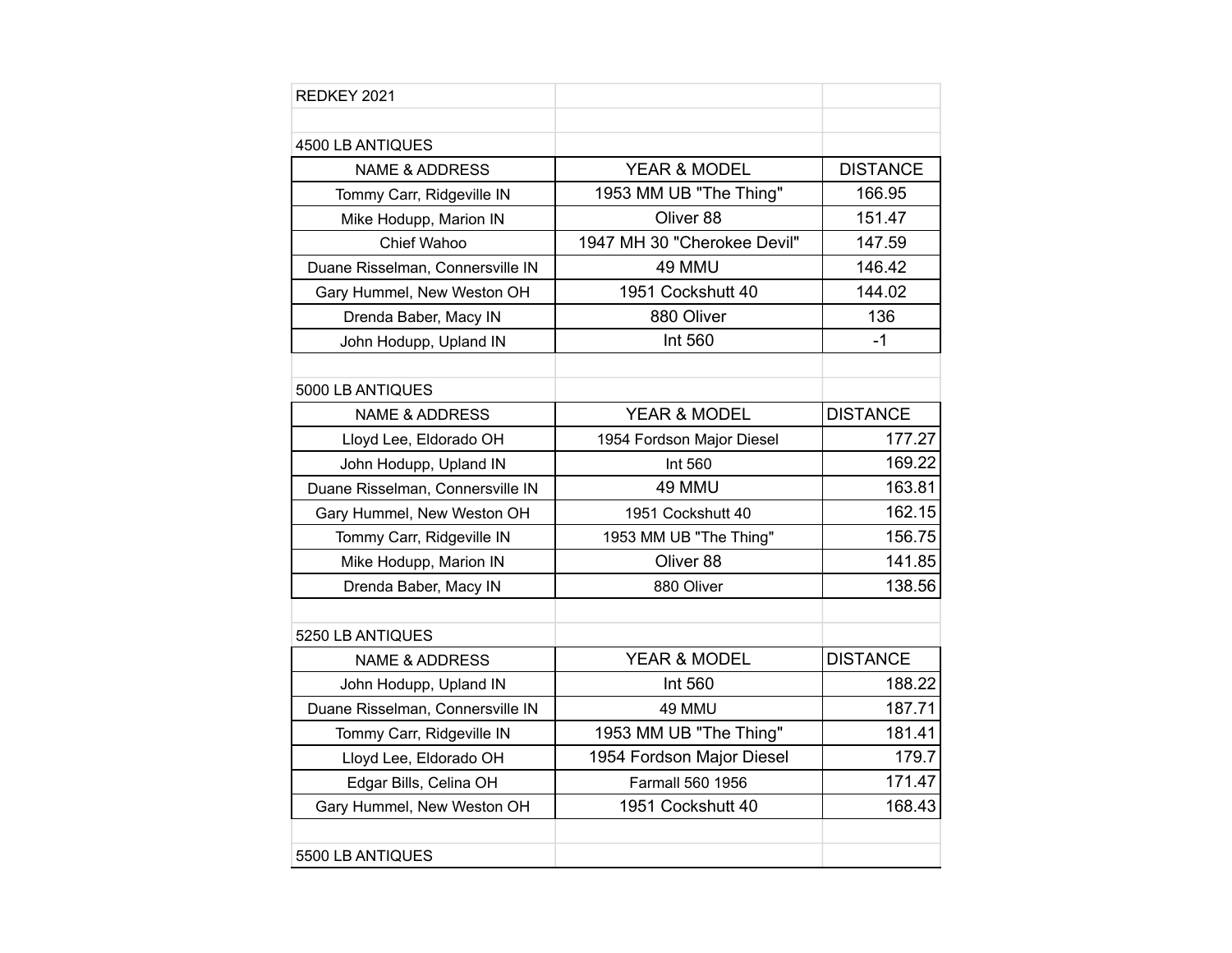| <b>NAME &amp; ADDRESS</b>        | YEAR & MODEL              | <b>DISTANCE</b> |
|----------------------------------|---------------------------|-----------------|
| Tommy Carr, Ridgeville IN        | 1953 MM UB "The Thing"    | 179.65          |
| Lloyd Lee, Eldorado OH           | 1954 Fordson Major Diesel | 176.36          |
| Duane Risselman, Connersville IN | 49 MMU                    | 175.9           |
| Edgar Bills, Celina OH           | Farmall 560 1956          | 174.81          |
| Gary Hummel, New Weston OH       | 1951 Cockshutt 40         | 172.1           |
| John Hodupp, Upland IN           | Int 560                   | 166.64          |
| Drenda Baber, Macy IN            | 880 Oliver                | 164.96          |
| Mike Hodupp, Marion IN           | Oliver 88                 | 164.17          |
| 5750 LB ANTIQUES                 |                           |                 |
| <b>NAME &amp; ADDRESS</b>        | YEAR & MODEL              | <b>DISTANCE</b> |
| John Hodupp, Upland IN           | Int 560                   | 190.39          |
| Lloyd Lee, Eldorado OH           | 1954 Fordson Major Diesel | 189.14          |
| Edgar Bills, Celina OH           | Farmall 560 1956          | 187.94          |
| Tommy Carr, Ridgeville IN        | 1953 MM UB "The Thing"    | 185.49          |
| Duane Risselman, Connersville IN | 49 MMU                    | 185.47          |
|                                  |                           |                 |
| 6000 LB ANTIQUES                 |                           |                 |
| <b>NAME &amp; ADDRESS</b>        | YEAR & MODEL              | <b>DISTANCE</b> |
| Lloyd Lee, Eldorado OH           | 1954 Fordson Major Diesel | 216.87          |
| Tommy Carr, Ridgeville IN        | 1953 MM UB "The Thing"    | 181.95          |
| Duane Risselman, Connersville IN | 49 MMU                    | 176.44          |
| Edgar Bills, Celina OH           | Farmall 560 1956          | 176.29          |
|                                  |                           |                 |
| 6500 LB ANTIQUES                 |                           |                 |
| <b>NAME &amp; ADDRESS</b>        | YEAR & MODEL              | <b>DISTANCE</b> |
| Duane Risselman, Connersville IN | 49 MMU                    | 192.82          |
| Tommy Carr, Ridgeville IN        | 1953 MM UB "The Thing"    | 192.23          |
| Edgar Bills, Celina OH           | <b>Farmall 560 1956</b>   | 190.34          |
| Lloyd Lee, Eldorado OH           | 1954 Fordson Major Diesel | 185.32          |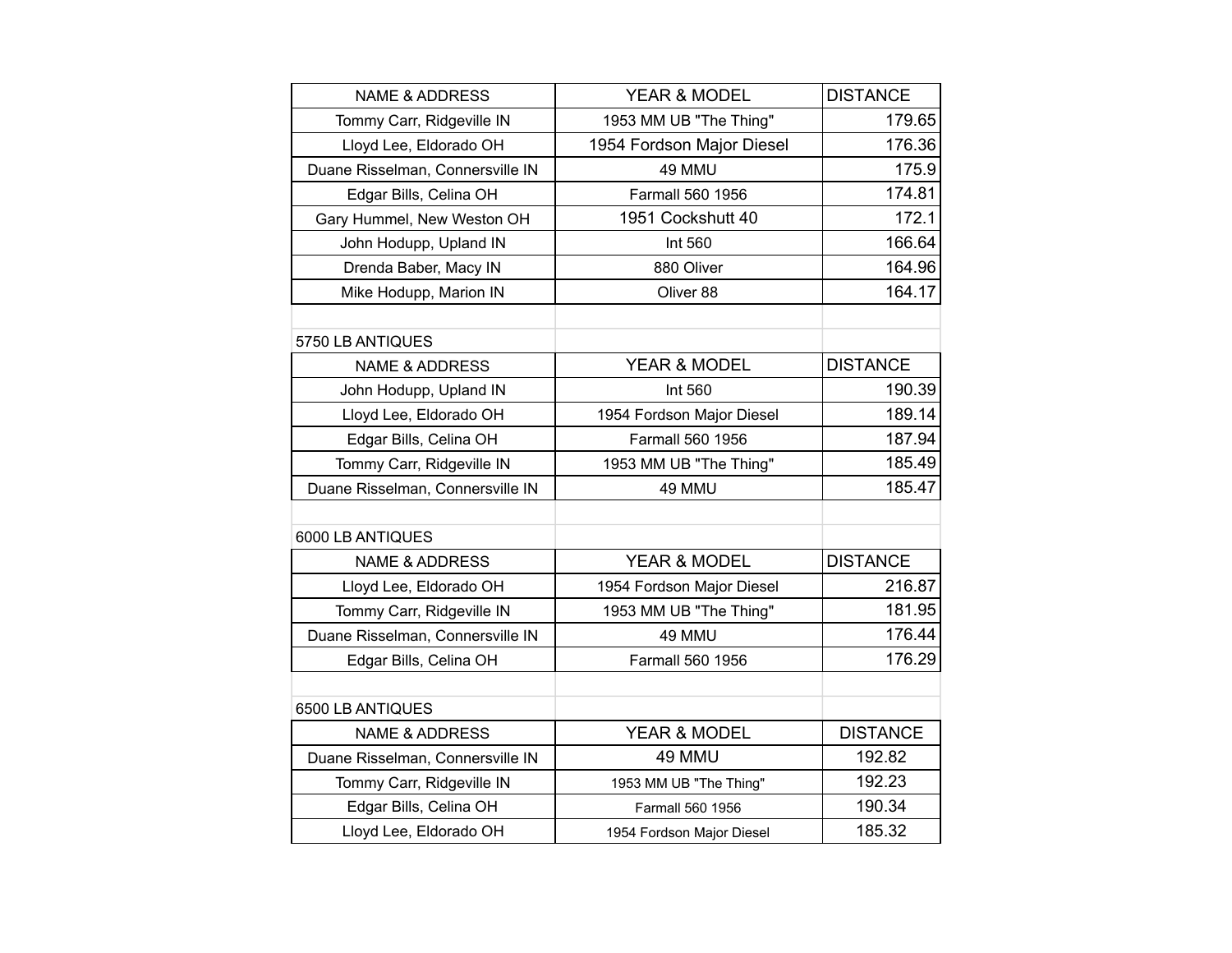| <b>HOT RODS</b>              |                              |                 |
|------------------------------|------------------------------|-----------------|
| <b>NAME &amp; ADDRESS</b>    | YEAR & MODEL                 | <b>DISTANCE</b> |
| Barney Taylor, Fletcher OH   | 656 IHC "Hot Rod Harvester"  | 303.56          |
| Kirt Drew, New Madison OH    | Farmall 756                  | 301.12          |
| Jeff Shaw, OH                | Oliver 88                    | 292.22          |
| Chris Zaenkert, Hamilton OH  | 1964 JD 4020 "Bleedin Green" | 288.56          |
| Ben Holthaus, Lewisburg OH   | Slow Burn Relit              | 283.7           |
| Rich Royer, New Madison OH   | Cockshutt 40                 | 281.76          |
| Jacob Unger, Eaton OH        | <b>Case 1030</b>             | 270.69          |
| Randy Harris, Brookville OH  | <b>MH 44</b>                 | 267.2           |
| Tim Taylor, Middletown OH    | IH 560 1962                  | 233.99          |
|                              |                              |                 |
| <b>NASS</b>                  |                              |                 |
| <b>NAME &amp; ADDRESS</b>    | <b>YEAR &amp; MODEL</b>      | <b>DISTANCE</b> |
| Mike Patterson, Modoc, IN    | Case 970 1970                | 296.69          |
| Tim Beisner, Hamilton OH     | Case 970 "All In"            | 295.38          |
| Bob Rhoades, Centerville, IN | IH 460 1958                  | 286.66          |
| Bill Downing, Centerville IN | <b>Oliver 88 1955</b>        | 284.04          |
| Kent Butler, Elwood IN       | M&M GBD                      | 283.48          |
| Mike Clark, Rushville IN     | Oliver 88                    | 279.42          |
|                              |                              |                 |
| 9000 LB ALT FARM             |                              |                 |
| <b>NAME &amp; ADDRESS</b>    | YEAR & MODEL                 | <b>DISTANCE</b> |
| Rob Hester, Eaton OH         | Farmall 806                  | 310.9           |
| Matt Peacock, Sidney OH      | JD 4010                      | 270.07          |
| Jack Bingham, Greenville OH  | 1972 John Deere 4320         | 31.88           |
| Scott Patterson, Farmland IN | <b>Case 1030</b>             | $-1$            |
|                              |                              |                 |
| 9500 HOT FARM                |                              |                 |
| <b>NAME &amp; ADDRESS</b>    | <b>YEAR &amp; MODEL</b>      | <b>DISTANCE</b> |